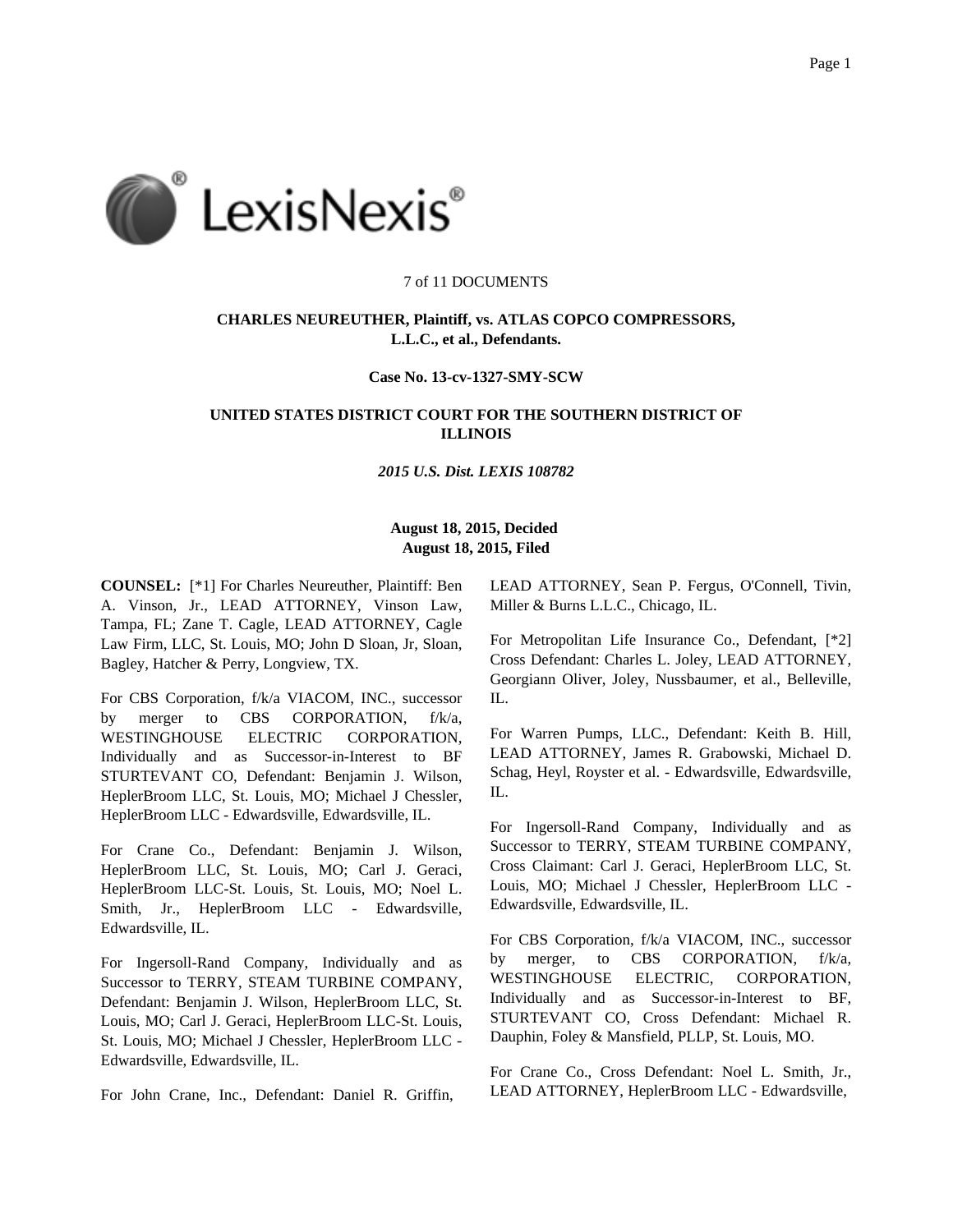Edwardsville, IL.

For Electrolux Home Products, Inc., Individually and as Successor-in-Interest, to COPES-VULCAN, INC., Cross Defendant: Dennis J. Graber, LEAD ATTORNEY, Hinshaw & Culbertson - Belleville, Belleville, IL.

For Gardner Denver, Inc., Cross Defendant: Bradley R. Bultman, Bradley R. Bultman, Chicago, IL; William R. Irwin, Segal, McCambridge [\*3] et al., Chicago, IL.

For John Crane, Inc., Cross Defendant: Sean P. Fergus, O'Connell, Tivin, Miller & Burns L.L.C., Chicago, IL.

For John Crane, Inc., Cross Claimant: Sean P. Fergus, O'Connell, Tivin, Miller & Burns L.L.C., Chicago, IL.

For CBS Corporation, f/k/a VIACOM, INC., successor by merger to CBS CORPORATION, f/k/a WESTINGHOUSE ELECTRIC CORPORATION, Individually and as Successor-in-Interest to BF STURTEVANT CO, Cross Defendant: Michael R. Dauphin, Foley & Mansfield, PLLP, St. Louis, MO.

For Gardner Denver, Inc., Cross Defendant: Bradley R. Bultman, Segal, McCambridge et al., Chicago, IL; William R. Irwin, Segal, McCambridge et al., Chicago, IL.

For Ingersoll-Rand Company, Individually and as Successor to TERRY STEAM TURBINE COMPANY, Cross Defendant: Carl J. Geraci, HeplerBroom LLC-St. Louis, St. Louis, MO; Michael J Chessler, Michael J Chessler, Edwardsville, IL.

For Metropolitan Life Insurance Co., Cross Defendant: Charles L. Joley, LEAD ATTORNEY, Georgiann Oliver, Joley, Nussbaumer, et al., Belleville, IL.

For Warren Pumps, LLC., Cross Defendant: Keith B. Hill, LEAD ATTORNEY, James R. Grabowski, Michael D. Schag, Heyl, Royster et al. - Edwardsville, Edwardsville, IL.

For CBS Corporation, [\*4] f/k/a VIACOM, INC., successor by merger to CBS CORPORATION, f/k/a WESTINGHOUSE ELECTRIC CORPORATION, Individually and as Successor-in-Interest to BF STURTEVANT CO, Cross Defendant: Daniel G. Donahue, Foley & Mansfield, PLLP, St. Louis, MO.

For Gardner Denver, Inc., Cross Defendant: Bradley R.

Bultman, Segal, McCambridge et al., Chicago, IL; William R. Irwin, Segal, McCambridge et al., Chicago, IL.

For Ingersoll-Rand Company, Individually and as Successor to TERRY STEAM TURBINE COMPANY, Cross Defendant: Carl J. Geraci, HeplerBroom LLC-St. Louis, St. Louis, MO; Michael J Chessler, HeplerBroom LLC - Edwardsville, Edwardsville, IL.

For John Crane, Inc., Cross Defendant: Sean P. Fergus, O'Connell, Tivin, Miller & Burns L.L.C., Chicago, IL.

For Metropolitan Life Insurance Co., Cross Defendant: Charles L. Joley, LEAD ATTORNEY, Nussbaumer, et al., Belleville, IL; Georgiann Oliver, Joley, Nussbaumer, et al., Belleville, IL.

For Warren Pumps, LLC., Warren Pumps, LLC., Cross Defendants: Keith B. Hill, Heyl, LEAD ATTORNEY, Royster et al. - Edwardsville, Edwardsville, IL; James R. Grabowski, Michael D. Schag, Heyl, Royster et al. - Edwardsville, Edwardsville, IL.

For CBS Corporation,  $f/k/a$  VIACOM, INC., [\*5] successor by merger to CBS CORPORATION, f/k/a WESTINGHOUSE ELECTRIC CORPORATION, Individually and as Successor-in-Interest to BF STURTEVANT CO, Cross Defendant: Daniel G. Donahue, Foley & Mansfield, PLLP, St. Louis, MO.

For Crane Co., Cross Defendant: Carl J. Geraci, HeplerBroom LLC-St. Louis, St. Louis, MO.

For Gardner Denver, Inc., Cross Defendant: Bradley R. Bultman, William R. Irwin, Segal, McCambridge et al., Chicago, IL.

For Ingersoll-Rand Company, Individually and as Successor to TERRY STEAM TURBINE COMPANY, Cross Defendant: Carl J. Geraci, HeplerBroom LLC-St. Louis, St. Louis, MO; Michael J Chessler, HeplerBroom LLC - Edwardsville, Edwardsville, IL.

For John Crane, Inc., Cross Defendant: Sean P. Fergus, O'Connell, Tivin, Miller & Burns L.L.C., Chicago, IL.

For Metropolitan Life Insurance Co., Cross Defendant: Charles L. Joley, LEAD ATTORNEY, Georgiann Oliver, Joley, Nussbaumer, et al., Belleville, IL.

For Warren Pumps, LLC., Cross Defendant: Keith B.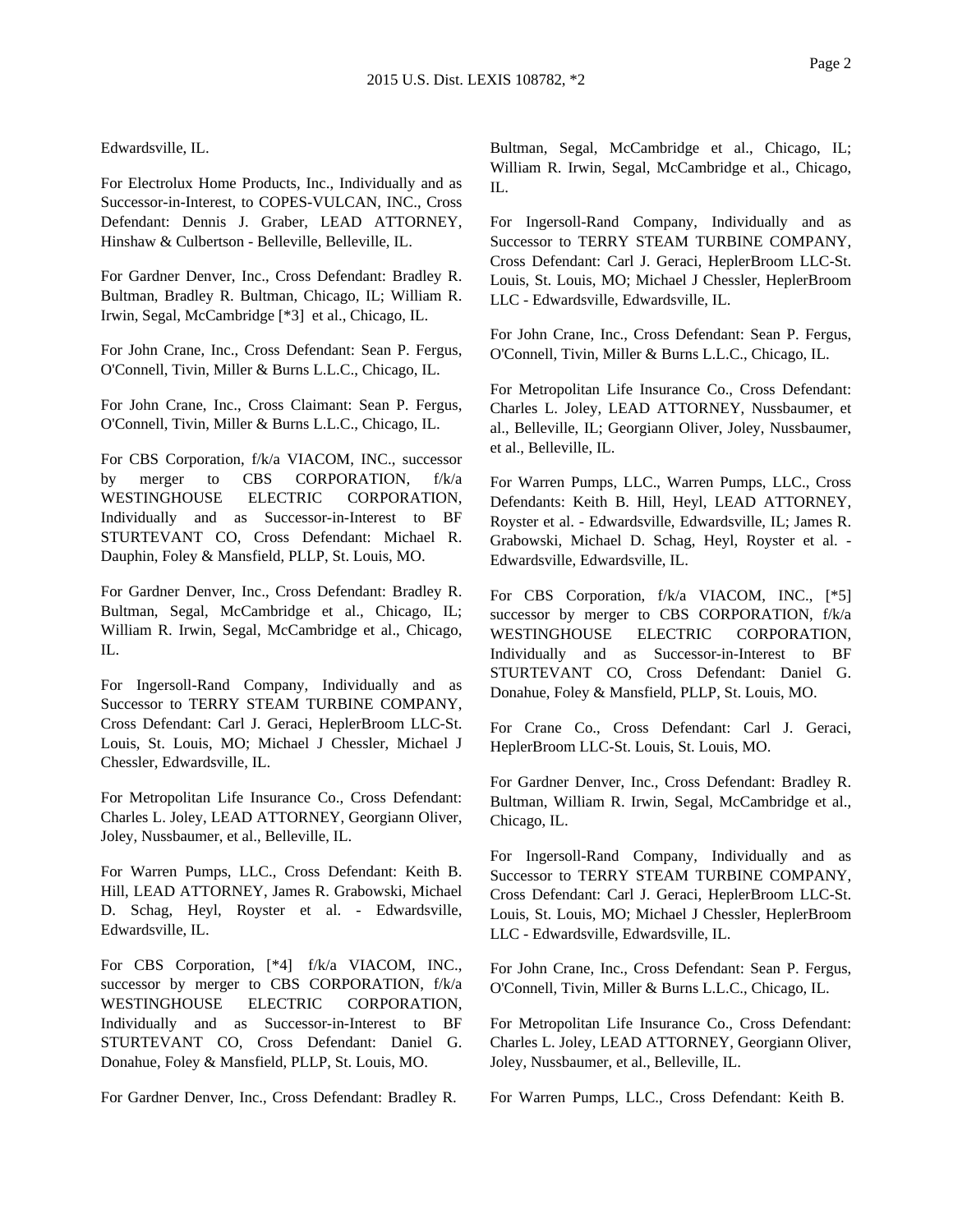Hill, LEAD ATTORNEY, James R. Grabowski, Michael D. Schag, Heyl, Royster et al. - Edwardsville, Edwardsville, IL.

For Crane Co., Cross Claimant: Benjamin J. Wilson, HeplerBroom LLC, St. Louis, MO; Carl J. Geraci, HeplerBroom LLC-St. Louis, [\*6] St. Louis, MO.

For CBS Corporation, f/k/a VIACOM, INC., successor by merger to CBS CORPORATION, f/k/a WESTINGHOUSE ELECTRIC CORPORATION, Individually and as Successor-in-Interest to BF STURTEVANT CO, Cross Defendant: Daniel G. Donahue, Foley & Mansfield, PLLP, St. Louis, MO.

For Electrolux Home Products, Inc., Individually and as Successor-in-Interest to COPES-VULCAN, INC., Cross Defendant: Dennis J. Graber, LEAD ATTORNEY, Hinshaw & Culbertson - Belleville, Belleville, IL.

For Owens-Illinois, Inc., Cross Defendant: Brian O'Connor Watson, Edward M. Casmere, Schiff Hardin LLP, Chicago, IL; Matthew J. Fischer, Schiff, Hardin et al., Chicago, IL.

**JUDGES:** STACI M. YANDLE, UNITED STATES DISTRICT JUDGE.

**OPINION BY:** STACI M. YANDLE

#### **OPINION**

## **MEMORANDUM AND ORDER**

This matter comes before the Court on Defendants CBS Corporation's ("Westinghouse"), Motion in Limine to Exclude the Testimony of Matthew A. Vuskovich, M.D., M.S.P.H. (Doc. 305) in which Crane Co. and Warren Pumps joined (Docs. 315 & 319). Defendants state that Dr. Vuskovich's testimony should be excluded under *Daubert v. Merrell Dow Pharms., Inc. 509 U.S. 579, 113 S. Ct. 2786, 125 L. Ed. 2d 469 (1993)* because (1) Dr. Vuskovich is not qualified to render an expert opinion, (2) Dr. Vuskovich's opinions are based on insufficient information and are therefore unreliable, [\*7] and (3) Dr. Vuskovich's theories of exposure as they relate to disease are unreliable. Plaintiff filed a timely Response (Doc. 326). For the following reasons, Defendant's Motion is **DENIED**.

Defendant's Motion is subject to the liberal standards embodied in *Federal Rule of Evidence 702* (see *United States v. Hall, 165 F.3d 1095, 1106 (7th Cir. 1999))* and *Daubert*, in which the Supreme Court established the test for evaluating the reliability of expert testimony. See *Manpower, Inc. v. Ins. Co. of Pa., 732 F.3d 796, 806 (7th Cir. 2013)* (*Daubert* "remains the gold standard for evaluating the reliability of expert testimony.").

The Seventh Circuit's Opinion in *Smith v. Ford Motor Co., 215 F.3d 713 (7th Cir. 2000)* provides the framework for analyzing Defendant's first argument for the exclusion of Dr. Vuskovich's testimony. To determine if an expert is qualified to testify on a particular matter, a court should "consider a proposed expert's full range of practical experience as well as academic or technical training." *Smith, 215 F.3d at 718*. Generalized knowledge within an area is not generally enough to qualify an expert:

> [A]n expert's qualifications must be within the same technical area as the subject matter of the expert's testimony; in other words, a person with expertise may only testify as to matters within that person's expertise. Generalized knowledge of a particular subject will not necessarily enable an expert to [\*8] testify as to a specific subset of the general field of the expert's knowledge.

*Martinez v. Sakurai Graphic Sys. Corp., No. 04 C 1274, 2007 U.S. Dist. LEXIS 65132, 2007 WL 2570362, at \* 2 (N.D. Ill. Aug. 30, 2007)* (citing *O'Conner v. Commonwealth Edison Co., 807 F. Supp. 1376, 1390 (C.D. Ill. 1992)*, *aff'd*, *13 F.3d 1090 (7th Cir. 1994))*.

Defendants argue that, because Dr. Vuskovich is not a radiologist or pulmonologist and has not conducted studies or published in his field, he "is clearly a hired gun" and should not be allowed to give expert testimony in this case (Doc. 305, p. 7). The Court finds this argument unpersuasive. According to Dr. Vuskovich's Curriculum Vita, he is a medical doctor licensed (at the time of the CV) in five states and board certified in Occupational Medicine (Doc. 305-4, p. 2-4). He is certified as a B Reader by the National Institute of Occupational Safety and Health in the Division of Respiratory Disease Studies, certified as a medical review officer by the American Association of Medical Review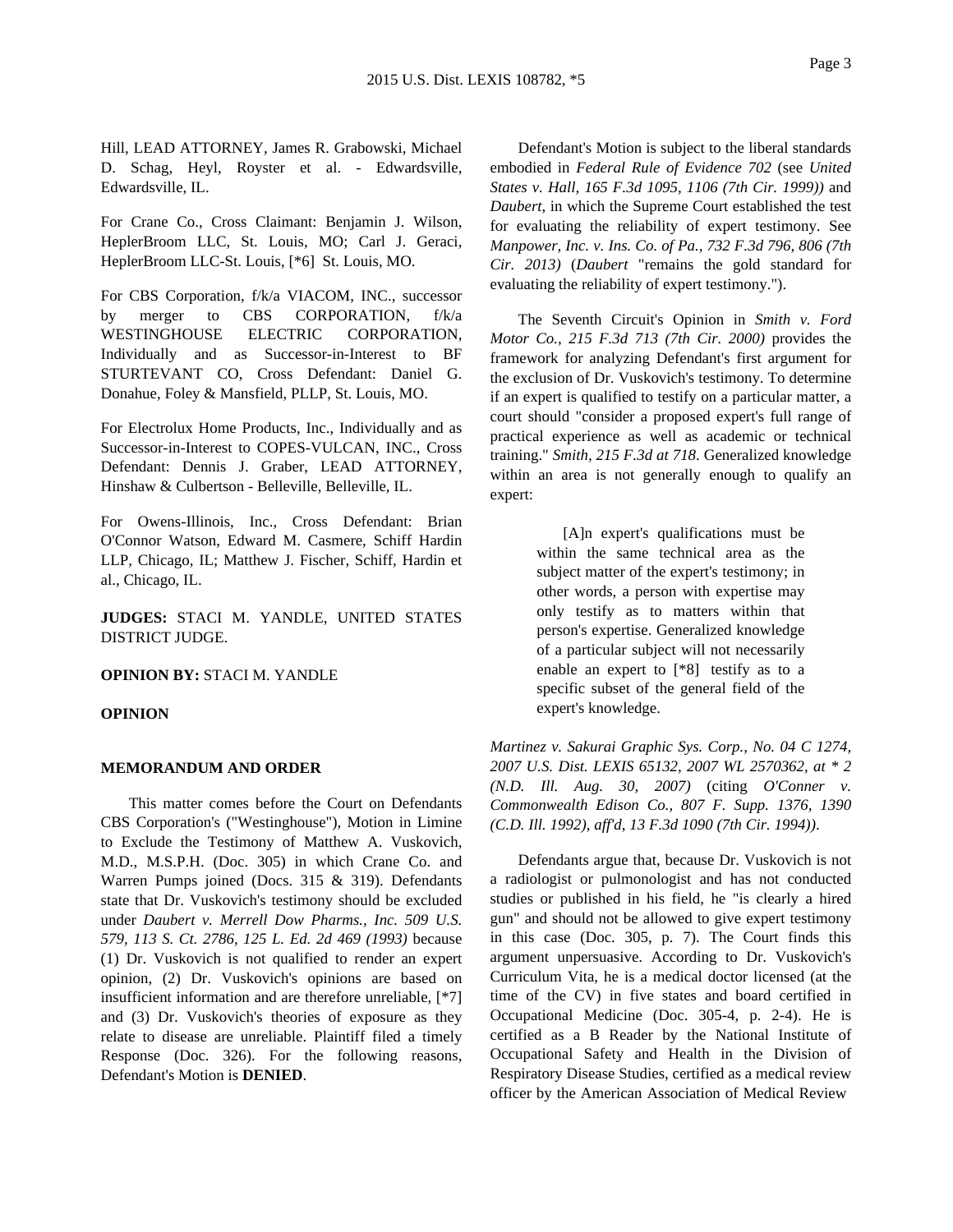Officers and has served as a B-Reader Panel Member for the Kentucky Labor Cabinet Department of Workers' Claims. *Id* at p. 4-5. He has served as an Assistant Professor in University of South Florida's College of Public Health and Occupational Medicine Residency Program. *Id* at p. 2-3. He has read x-rays for asbestos and black lung evaluations almost daily since 2006 (Doc. 326-3, p. 7-8).

Having considered his full range of practical [\*9] experience as well as his academic and technical training, the Court finds Dr. Vuskovich qualified to render an expert opinion as to Plaintiff's diagnosis and causation. His qualifications are within the same technical area as the subject matter of his testimony. The fact that Dr. Vuskovich is not a radiologist or pulmonologist does not render him disqualified.

Next, the Court must examine Defendant's challenges to the reliability of Dr. Vuskovich's opinions. In *Daubert*, the Supreme Court held that for scientific evidence to be admissible under *Federal Rules of Evidence 702*, a District Court must find it both relevant and reliable; it must be scientific knowledge grounded "in the methods and procedures of science" and consist of more than "subjective belief or unsupported speculation." *Daubert, 509 U.S. at 589-90*.

*Rule 702* provides:

A witness who is qualified as an expert by knowledge, skill, experience, training, or education may testify in the form of an opinion or otherwise if: (a) the expert's scientific, technical, or other specialized knowledge will help the trier of fact to understand the evidence or to determine a fact in issue; (b) the testimony is based on sufficient facts or data; (c) the testimony is the product of reliable principles [\*10] and methods; and (d) the expert has reliably applied the principles and methods to the facts of the case.

*Fed. R. Evid. 702*.

District judges have considerable discretion in deciding whether particular expert testimony is reliable. *Manpower, Inc., 732 F.3d at 806* (citing *Kumho Tire Co., Ltd. v. Carmichael, 526 U.S. 137, 152, 119 S. Ct. 1167,*

*143 L. Ed. 2d 238 (1999))*. Reliability is primarily a question of the validity of an expert's methodology, not the quality of his data or of the conclusions produced. *Id.* A district judge who unduly scrutinizes the quality of the expert's data and conclusions, rather than the reliability of the methodology he employed, usurps the role of the jury. *Stollings v. Ryobi Techs., Inc., 725 F.3d 753, 766 (7th Cir. 2013)*; *Smith v. Ford Motor Co., 215 F.3d 713, 718 (7th Cir. 2000)*.

When evaluating expert testimony under *Rule 702*, the preliminary question is "whether the reasoning or methodology underlying the testimony is scientifically valid and . . . whether that reasoning or methodology properly can be applied to the facts in issue." *Daubert, 509 U.S. at 592-93*. Considerations include whether a theory or technique is capable of being or has been tested, whether it has been subjected to peer review and publication, its known or potential rate of error when applied, and whether it has gained general acceptance. *Id. at 593-94*; *accord Conn, 297 F.3d at 555*.

*Rule 702*'s advisory committee's note suggests courts also consider:

> (5) whether "maintenance standards and controls" exist; (6) whether the testimony [\*11] relates to "matters growing naturally and directly out of research they have conducted independent of the litigation," or developed "expressly for purposes of testifying"; (7) "[w]hether the expert has unjustifiably extrapolated from an accepted premise to an unfounded conclusion"; (8) "[w]hether the expert has adequately accounted for obvious alternative explanations"; (9) "[w]hether the expert is being as careful as he would be in his regular professional work outside his paid litigation consulting"; and (10) "[w]hether the field of expertise claimed by the expert is known to reach reliable results for the type of opinion the expert would give."

*Fed. R. Evid. 702* advisory committee's note (2000 amends.); *accord Fuesting v. Zimmer, Inc., 421 F.3d 528, 534-35 (7th Cir. 2005)*, *vacated in part on other grounds*, *448 F.3d 936 (7th Cir. 2006)*, *cert. denied*, *549 U.S. 1180, 127 S. Ct. 1151, 166 L. Ed. 2d 994 (2007)*.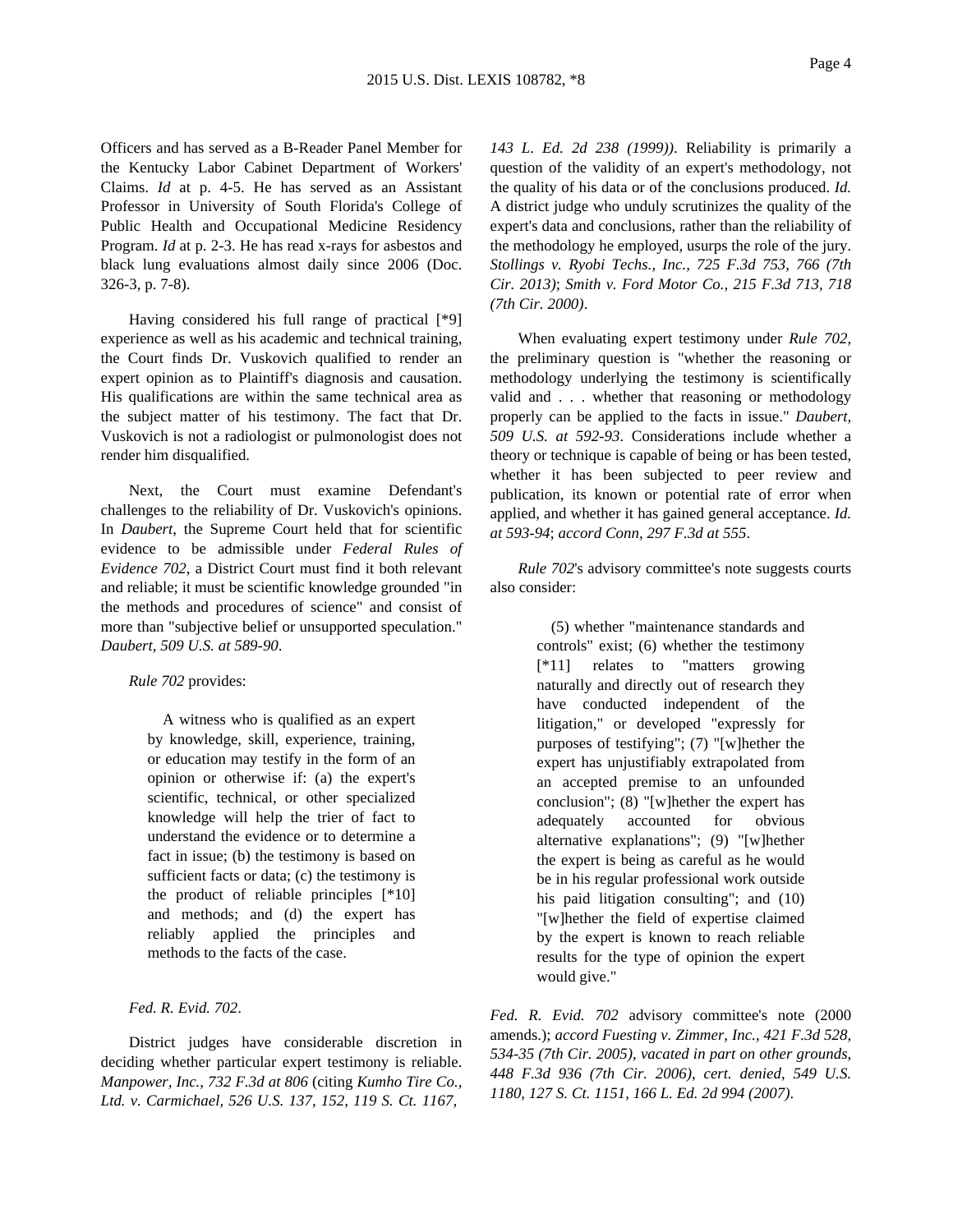In this case, Plaintiff retained Dr. Vuskovich to establish that Plaintiff's exposure to asbestos was the cause of his bilateral pulmonary asbestosis (Doc. 326, p.1). Defendants contend that Dr. Vuskovich relies on an "every exposure" theory to support his finding of asbestosis and argue that this theory does not meet the "substantial factor" requirement. It is true that the "every exposure" theory has been rejected by some federal and state courts as unscientific and unsubstantiated [\*12] by evidence. See, e.g., *Lindstrom v. A-C Prod. Liab. Trust, 424 F.3d 488, 492-93 (6th Cir. 2005)*; *Smith v. Ford Motor Co., 2013 U.S. Dist. LEXIS 7861, 2013 WL 214378, at \*1-3 (D.Utah Jan. 18, 2014)*; *Betz v. Pneumo Abex, LLC, 615 Pa. 504, 44 A.3d 27, 56-57 (Pa.2012)* ("[W]e do not believe that it is a viable solution to indulge in a fiction that each and every exposure to asbestos, no matter how minimal in relation to other exposures, implicates a fact issue concerning substantial-factor causation[.]"). Other courts, however, have distinguished testimony suggesting that a *de minimus* exposure to asbestos could cause mesothelioma (rejected by the cases cited above) from testimony that each *significant* exposure to asbestos could be a cause. See, e.g., *Dixon v. Ford Motor Co., 433 Md. 137, 70 A.3d 328 (Md. App. Ct. July 25, 2013)* (explaining that expert's "opinion was based on evidence of repeated exposures ... to high-level doses of asbestos fibers ... and must be viewed in that light"). See also *In re Asbestos Prods. Liab. Litig., 2011 U.S. Dist. LEXIS 15870, 2011 WL 605801, at \*7 (E.D.Pa. Feb. 16, 2011)* (allowing opinion that "any exposure to asbestos above 'background' [exceeding ambient levels] is a significant contributing factor to the development of mesothelioma").

Illinois law applies a "frequency, regularity and proximity rule" to establish causation in asbestos cases. *Thacker v. UNR Indus., Inc., 151 Ill. 2d 343, 603 N.E.2d 449, 459, 177 Ill. Dec. 379 (1992)* ("we agree with the appellate court that in order for the plaintiff to prevail on the causation issue there must be some evidence that the defendant's asbestos was put to 'frequent' use... in 'proximity' to where the decedent 'regularly' [\*13] worked."). While evidence of "fiber drift" alone cannot support an inference of causation, "the fiber-drift theory does not contravene the substantial-factor test for causation and the amount of evidence needed to establish the regularity and frequency of exposure will differ from case to case." *Wehmeier v. UNR Indus., Inc., 213 Ill. App. 3d 6, 572 N.E.2d 320, 337, 157 Ill. Dec. 251 (Ill. App. 1991)*.

The Seventh Circuit in *Tragarz v. Keene Corp., 980 F.2d 411 (7th Cir. 1992)* cited *Wehmeier* in stating, "mesothelioma can result from minor exposures to asbestos products--a fact made evident by the medical testimony, OSHA regulations, and EPA regulations that are part of the record in this case." *980 F.2d at 421* (quoting *Wehmeier, 572 N.E.2d at 337*). The Seventh Circuit also quoted *Wehmeier* in holding, "[w]here there is competent evidence that one or a *de minimis* number of asbestos fibers can cause injury, a jury may conclude the fibers were a substantial factor in causing a plaintiff's injury." *Id.*<sup>1</sup> Thus, even if Dr. Vuskovich relies on an "every exposure" theory, such reliance would not render his testimony inadmissible.

> 1 The Seventh Circuit has held similarly in the context of benzene exposure. In *Schultz v. Akzo Nobel Paints, LLC, 721 F.3d 426, 429 (7th Cir. 2013)*, the district court had excluded an expert's medical causation testimony because the doctor opined that "there is no threshold" for safe exposure to benzene and failed to rule out the plaintiff's [\*14] history of smoking as a potential cause of his leukemia. The Seventh Circuit explained that the expert should not have been excluded because "as a careful scientist [he] reserve[ed] the possibility that even less exposure might be dangerous," and "there is no rule requiring the exclusion of expert testimony just because the expert digresses into a collateral issue to explain where the frontier of research lies." *Id. at 432*.

Dr. Vuskovich does state that asbestosis is a cumulative disease, which "means that every exposure to asbestos contributes to the interstitial scarring in the lungs, which is asbestosis" (Doc. 326-1, p. 6). He also states, "it is not possible to say, within a reasonable degree of medical certainty, what the threshold exposure requirement is for asbestosis" (Doc. 326-1, p. 6). His opinion, however, takes into account Plaintiff's occupational history and his ultimate conclusion is that Plaintiff's exposures were not trivial. The Court finds nothing scientifically invalid about Dr. Vuskovich's theory under *Daubert*, nor any unjustifiable extrapolation as cautioned against by the *Rule 702* advisory committee.

Turning to Dr. Vuskovich's report, Defendants contend that the report is based on insufficient [\*15] and incomplete information and is therefore unreliable. The